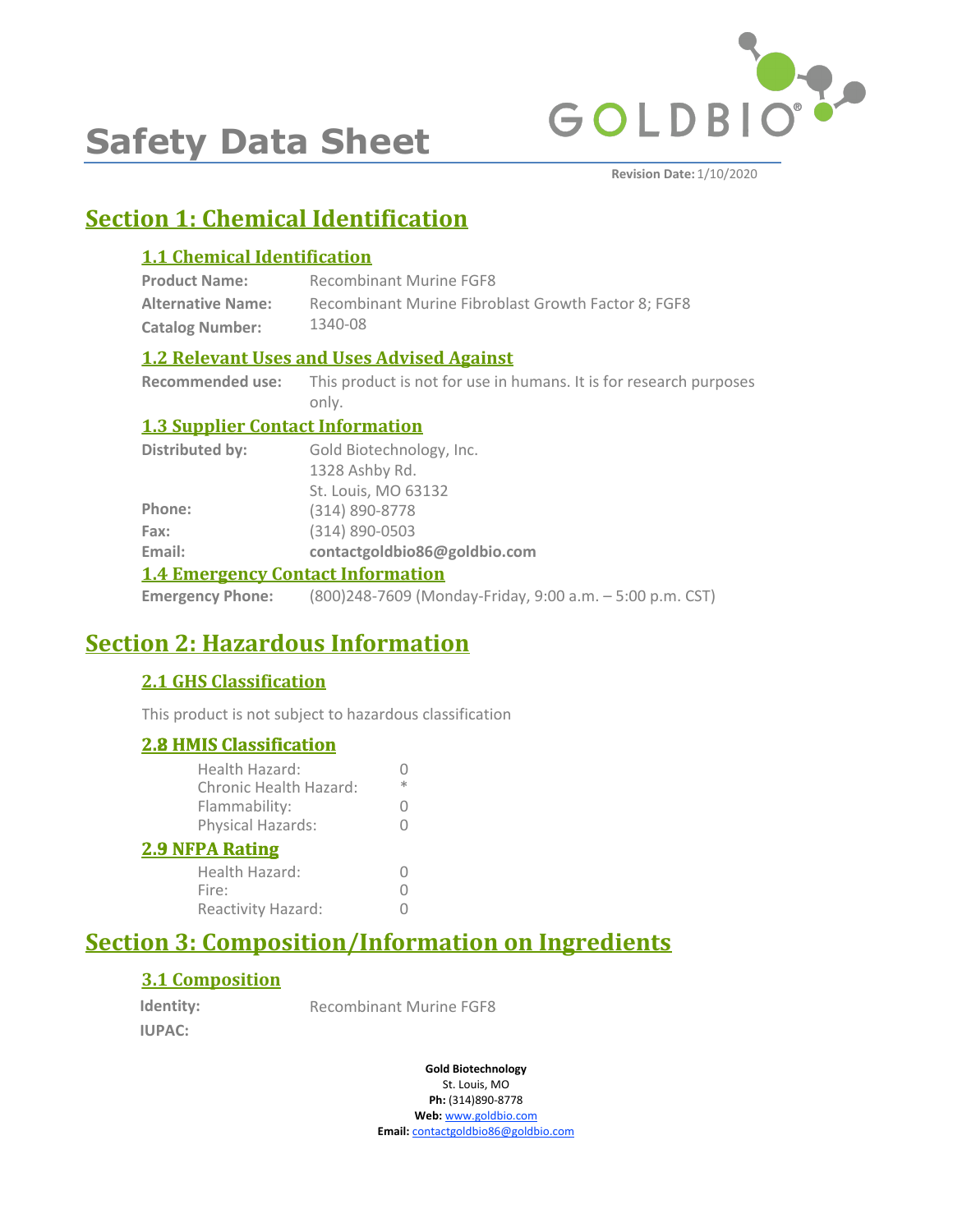| Synonyms:<br><b>CAS Number:</b> | Recombinant Murine Fibroblast Growth Factor 8; FGF8     |
|---------------------------------|---------------------------------------------------------|
| <b>Molecular Formula:</b>       |                                                         |
| <b>Molecular Weight:</b>        | MW: ~28.1 kDa                                           |
| Identity:                       | <b>NaCl</b>                                             |
| <b>IUPAC:</b>                   |                                                         |
|                                 |                                                         |
| Synonyms:                       | Sodium Chloride                                         |
| <b>CAS Number:</b>              | 7647-14-5                                               |
| <b>Molecular Formula:</b>       | <b>NaCl</b>                                             |
| <b>Molecular Weight:</b>        | 58.44 g/mol                                             |
| Identity:                       | Sodium Phospate dibasic dodecahydrate                   |
| <b>IUPAC:</b>                   |                                                         |
|                                 |                                                         |
| Synonyms:                       |                                                         |
| <b>CAS Number:</b>              | 10039-32-4                                              |
| <b>Molecular Formula:</b>       | $Na2HPO4 \cdot 12H2O$                                   |
| <b>Molecular Weight:</b>        | 358.14 g/mol                                            |
| Identity:                       | Sodium dihydrogen phosphate dihydrate                   |
| <b>IUPAC:</b>                   |                                                         |
| Synonyms:                       |                                                         |
| <b>CAS Number:</b>              | 7558-80-7                                               |
| <b>Molecular Formula:</b>       | $N$ aH <sub>2</sub> PO <sub>4</sub> · 2H <sub>2</sub> O |
| <b>Molecular Weight:</b>        | 156.01 g/mol                                            |

# **Section 4: First Aid Measures**

### **4.1 Detailed First Aid Measures**

| Inhalation:                | If breathed in, move person into fresh air. If not breathing, give<br>artificial respiration. Consult a physician.                                    |
|----------------------------|-------------------------------------------------------------------------------------------------------------------------------------------------------|
| Skin:                      | Immediately wash skin copiously with soap and water. Take victim<br>immediately to hospital. Consult a physician.                                     |
| Eye:                       | Immediately rinse out with water for at least 15 minutes. Assure<br>adequate flushing by separating the eyelids with fingers. Consult a<br>physician. |
| Ingestion:                 | Wash out mouth with water. Drink plenty of water. Consult a<br>physician. Never give anything by mouth to an unconscious person.                      |
| <b>Notes to Physician:</b> | Treat symptomatically and supportively.                                                                                                               |

### **4.2 Most Important Symptoms And Effects, Either Acute Or Delayed**

The most important known symptoms and effects are described in the labeling (see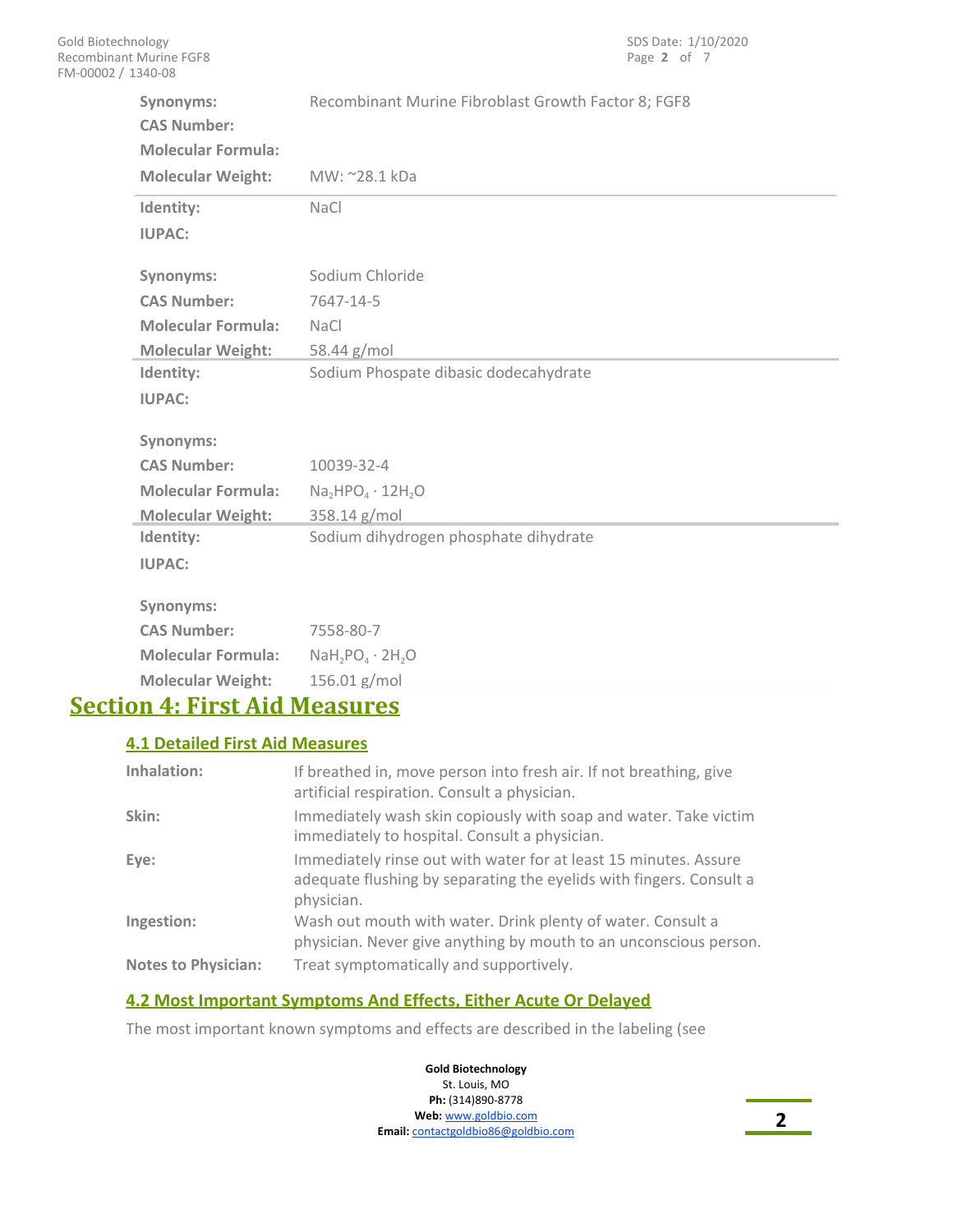section2). And /or in section 11.

#### **4.3 Indication of immediate medical attention and special treatment needed**

Not available

# **Section 5: Fire Fighting Measures**

#### **5.1 Conditions of flammability:**

Not flammable or combustible.

#### **5.2 Suitable extinguishing media:**

Use water spray, alcohol-resistant foam, dry chemical or carbon dioxide.

#### **5.3 Specific hazards arising from the chemical**

During a fire, highly toxic gases may be generated by thermal decomposition or combustion – Unknown.

#### **5.4 Specific protective actions for fire-fighters:**

Wear self-contained breathing apparatus and protective clothing to prevent contact with skin and eyes.

## **Section 6: Accidental Release Measures**

#### **6.1 Personal precautions, protective equipment and emergency procedures:**

Use personal protective equipment. Avoid breathing vapors, mist or gas. Ensure adequate ventilation.

#### **6.2 Environmental precautions:**

Do not let product enter drains.

#### **6.3 Methods and materials for containment and cleaning up:**

Soak up with absorbent material, discard.

# **Section 7: Handling and Storage**

#### **7.1 Precautions for safe handling:**

Always wear personal protective equipment (PPE, see section 8).

#### **7.2 Conditions for safe storage, including and incompatibilities:**

Keep container tightly closed.

Store desiccated at -20°C.

# **Section 8: Exposure Controls / Personal Protection**

### **8.1 Control Parameters:**

Contains no substances with occupational exposure limit values.

#### **8.2: Appropriate engineering controls:**

Contains no substances with occupational exposure limit values.

#### **8.3 Personal Protective Equipment (PPE):**

**Gold Biotechnology** St. Louis, MO **Ph:** (314)890-8778

**Web:** www.goldbio.com **Email:** contactgoldbio86@goldbio.com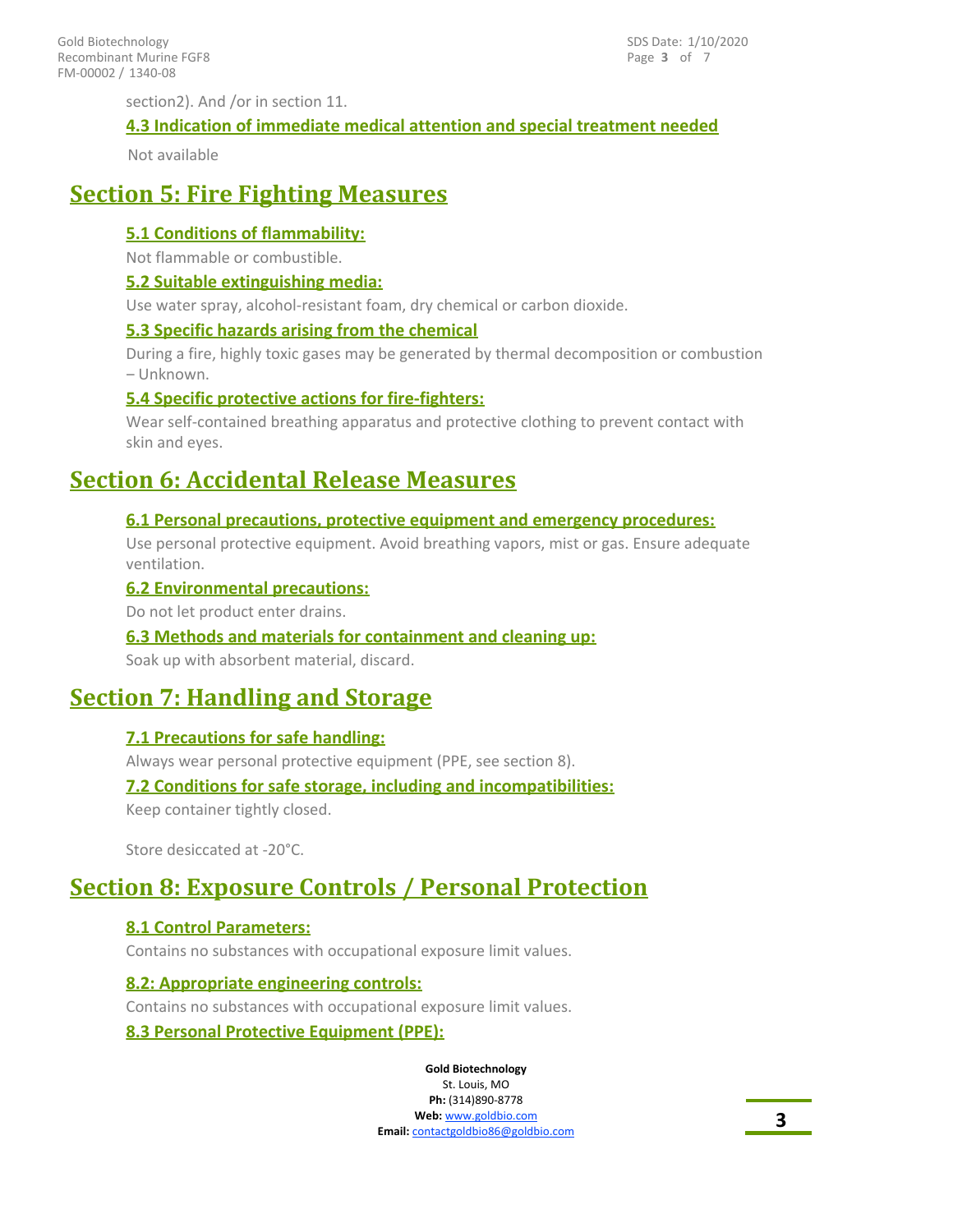**Eye/Face Protection:** Safety glasses with side-shields conforming to EN166. Use equipment for eye protection tested and approved under appropriate government standards such as NIOSH (US) or EN 166(EU).

**Skin Protection:** Handle with gloves. Gloves must be inspected prior to use. Use proper glove removal technique - without touching outer surface of glove - to avoid skin contact with this product. Dispose of contaminated gloves after use in accordance with applicable laws and good laboratory practices. Wash and dry hands. The type of protective equipment must be selected according to the concentration and amount of the dangerous substance at the specific workplace.

**Respiratory Protection:** Where risk assessment shows air-purifying respirators are appropriate use a full-face particle respirator type N100 (US) or type P3 (EN 143) respirator cartridges as a backup to engineering controls. If the respirator is the sole means of protection, use a full-face supplied air respirator. Use respirators and components tested and approved under appropriate government standards such as NIOSH (US) or CEN (EU).

**Other Protective Clothing or Equipment:** Wear appropriate protective clothing to prevent exposure.

# **Section 9: Physical and Chemical Properties**

### **9.1 General chemical and physical properties**

| Appearance:                                      | Not Available |
|--------------------------------------------------|---------------|
| Odor:                                            | Not Available |
| <b>Odor Threshold:</b>                           | Not Available |
| pH:                                              | Not Available |
| <b>Melting Point:</b>                            | Not Available |
| <b>Freezing Point:</b>                           | Not Available |
| <b>Boiling Point/Range:</b>                      | Not Available |
| <b>Flash Point:</b>                              | Not Available |
| <b>Evaporation Rate:</b>                         | Not Available |
| <b>Lower Explosion Limit:</b>                    | Not Available |
| <b>Upper Explosion Limit:</b>                    | Not Available |
| <b>Vapor Pressure:</b>                           | Not Available |
| <b>Vapor Density:</b>                            | Not Available |
| <b>Relative Density:</b>                         | Not Available |
| Solubility:                                      | Not Available |
| <b>Partition Coefficient</b><br>n-octanol/water: | Not Available |
| <b>Auto-Ignition</b>                             |               |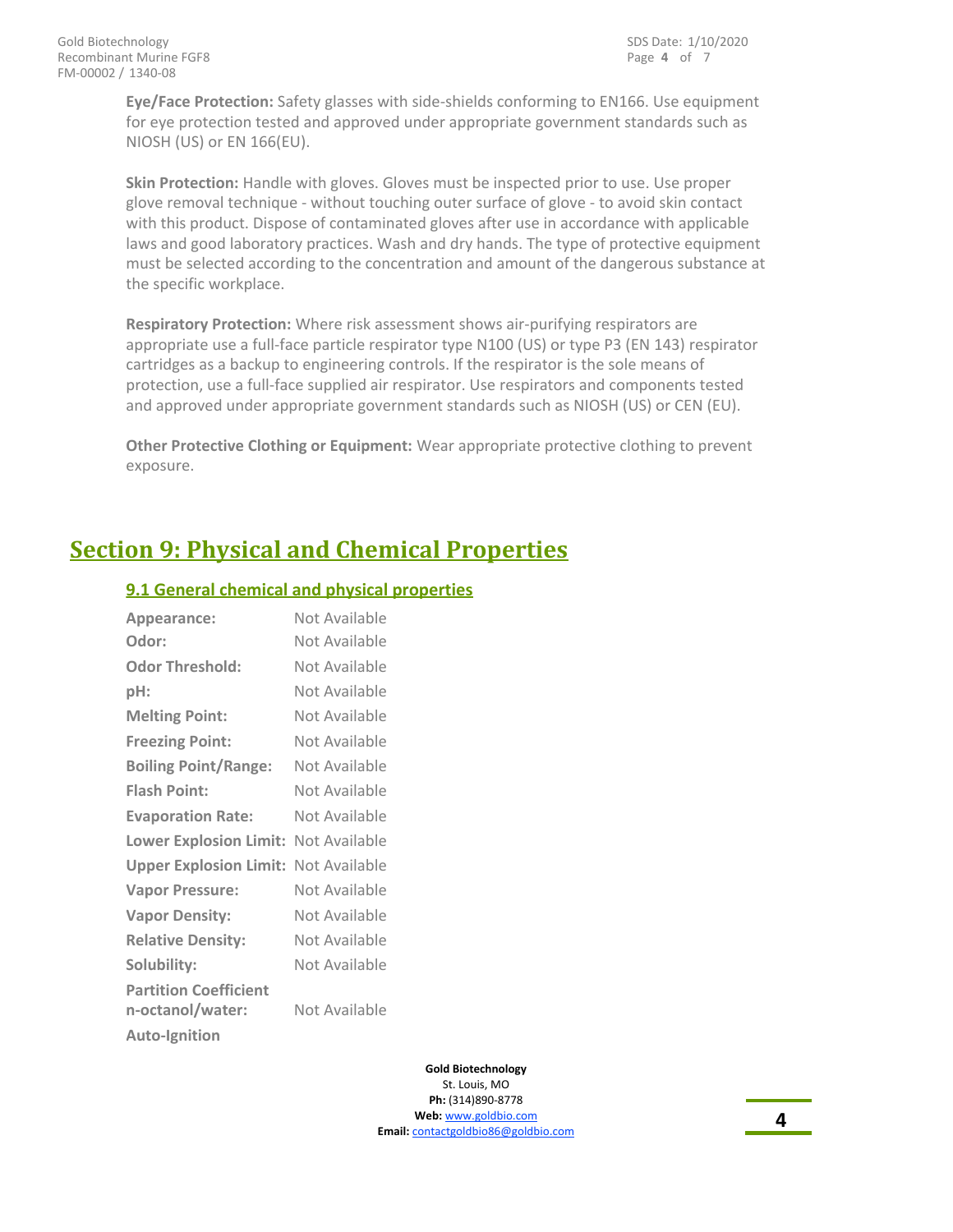**Temperature:** Not Available **Decomposition Temperature:** Not Available **Viscosity:** Not Available

# **Section 10: Stability and Reactivity Data**

### **10.1 Reactivity:**

Not available

### **10.2 Chemical Stability:**

Stable under recommended storage conditions.

#### **10.3 Possibility of hazardous reactions:**

Not available.

**10.4 Conditions to avoid:**

Incompatible materials.

**10.5 Incompatible materials:**

Strong oxidizing agents.

#### **10.6 Hazardous decomposition products:**

Hazardous decomposition products formed under fire conditions. - Unknown.

# **Section 11: Toxicological Information**

### **11.1 Toxicological effects**

**Acute toxicity:**

**Skin corrosion/irritation:**

Not available.

**Respitory or skin sensitization:**

Not available.

**Germ cell mutagenicity:**

Not available.

**Carcinogenicity:**

| <b>IARC:</b> | No component of this product present at levels greater than or equal<br>to 0.1% is identified as probable, possible or confirmed human<br>carcinogen by IARC.  |
|--------------|----------------------------------------------------------------------------------------------------------------------------------------------------------------|
| ACGIH:       | No component of this product present at levels greater than or equal<br>to 0.1% is identified as probable, possible or confirmed human<br>carcinogen by ACGIH. |
| NTP:         | No component of this product present at levels greater than or equal                                                                                           |

No component of this product present at levels greater than or equal to 0.1% is identified as probable, possible or confirmed human carcinogen by NTP. **NTP:**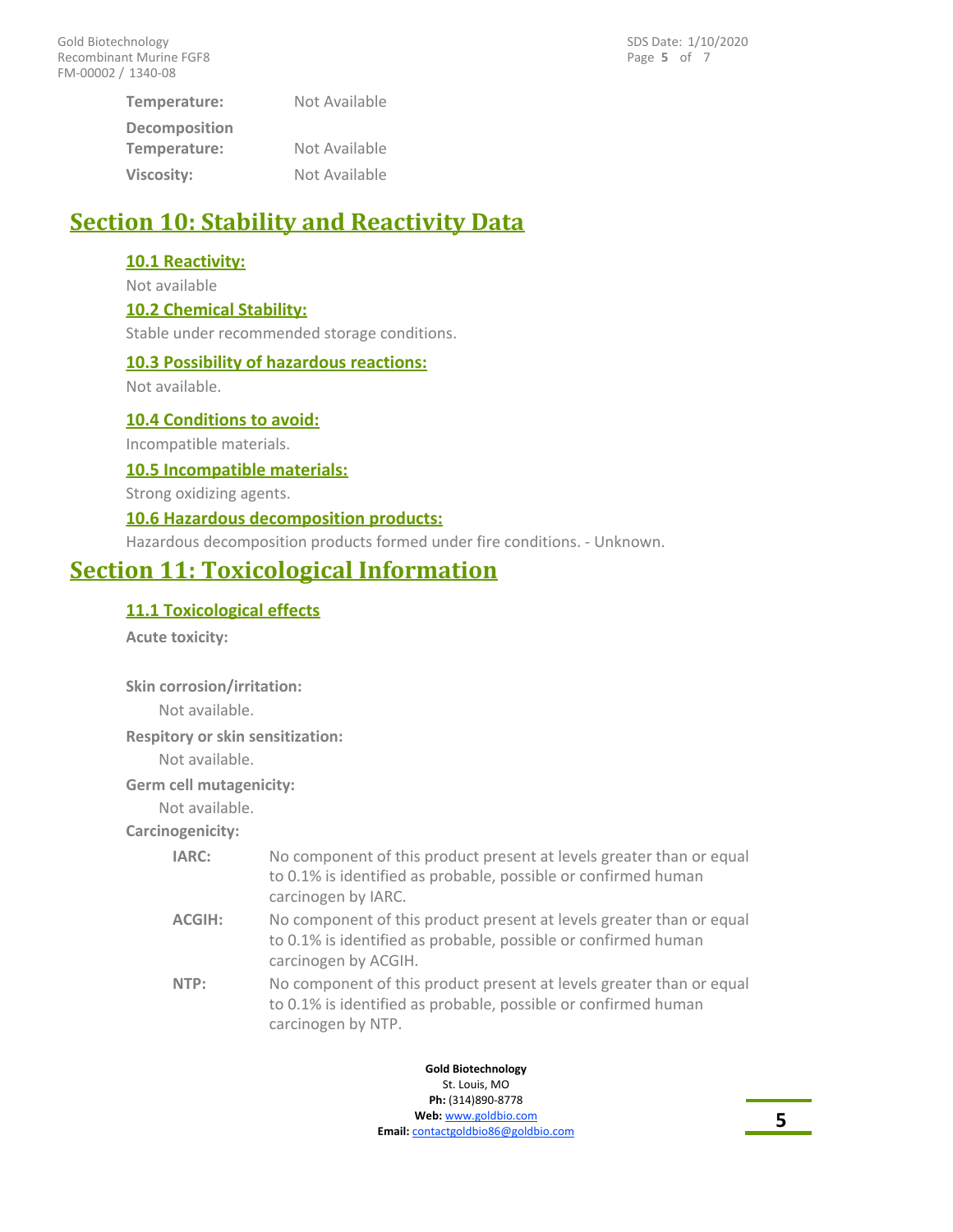#### **OSHA:**

No component of this product present at levels greater than or equal to 0.1% is identified as a carcinogen or potential carcinogen by OSHA.

**Reproductive toxicity:**

Not available.

**STOT-single exposure:**

Not available.

**STOT-repeated exposure:**

Not available.

**Aspiration hazard:**

Not available.

**Likely routes of exposure:**

Respiratory organs, mouth, skin, and eyes.

#### **Symptoms of exposure:**

To the best of our knowledge, the chemical, physical, and toxicological properties have not been thoroughly investigated.

## **Section 12: Ecological Information**

**12.1 Toxicity:**

Not available.

**12.2 Persistence and degradability:** Inherent biodegradability. **12.3 Bioacumulative potential:** Does not bioaccumulate. **12.4 Mobility in soil:** Not available. **12.5 Other adverse effects:**

None.

### **Section 13 Disposal Considerations**

Dispose of product in accordance with local rules and regulations.

## **Section 14: Transport Information**

#### **14.1 US Department of Transportation (DOT)**

This material is considered to be non-hazardous for transport.

### **14.2 International Maritime Dangerous Goods (IMDG):**

This material is considered to be non-hazardous for transport. **14.2 International Air Transportation Association (IATA)**

> **Gold Biotechnology** St. Louis, MO

**Ph:** (314)890-8778 **Web:** www.goldbio.com **Email:** contactgoldbio86@goldbio.com